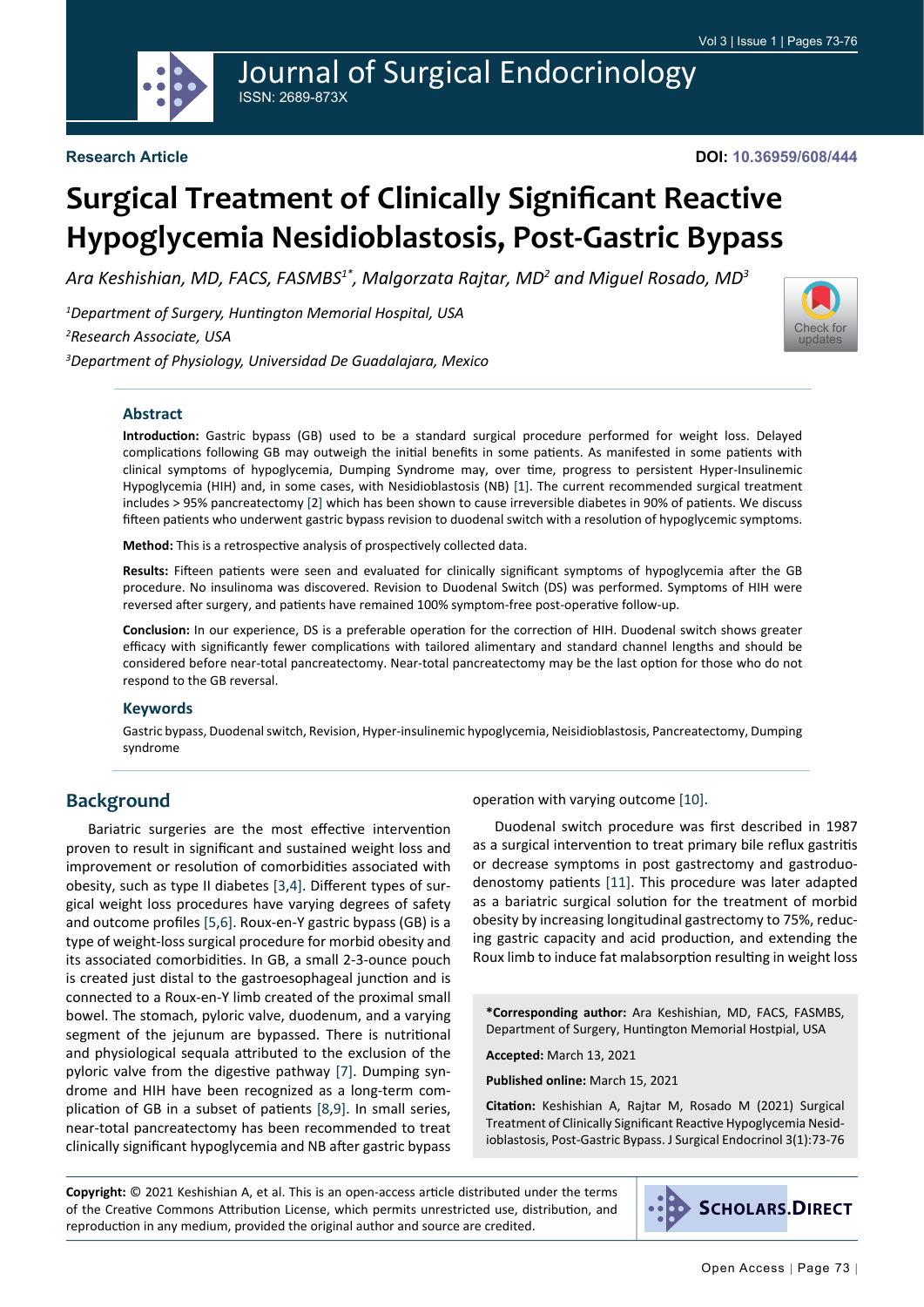[[12,](#page-3-14)[13](#page-3-15)]. In our experience, HIH can be reversed with GB to (DS) or Sleeve Gastrectomy revision while avoiding the complication of 80% pancreatectomy as described [[14\]](#page-3-16).

## **Pathophysiology of Hypoglycemia in Post-RNY-GB Patients**

Nearly 50% of patients who undergo GB will develop dumping syndrome [[15](#page-3-17)-[17](#page-3-18)]. The dumping syndrome phenomenon is a postprandial disorder of rapid emptying of stomach pouch contents into the small bowel characterized by tachycardia, diaphoresis, dizziness, fatigue, and weakness [[16](#page-3-19),[17](#page-3-18)]. The symptoms of hypoglycemia as a part of dumping syndrome may present early or late [[18](#page-3-9)]. NB may develop in a group of patients with progressively advanced dumping syndrome over time.

HIH (plasma glucose < 50-55 mg/dl) is characterized by neuroglycopenia (inadequate glucose supply of the brain) and inappropriately elevated insulin concentrations [[19-](#page-3-20)[21\]](#page-3-21). Our understanding of this condition has evolved over the years. HIH is thought to result as an acquired phenomenon or from the pancreas' failure to decrease insulin secretion after GB surgery adaptively [\[22\]](#page-3-22). The pylorus controls the flow of contents of the stomach into the small bowel. With the GB procedure, the duodenum and pyloric valve are entirely excluded. The pyloric valve's exclusion results in bolus entry of food in the small bowel in an unregulated format. Rapid presentation of nutrients into the small intestine allows for superfluous absorption of carbohydrates, especially after a carbohydrate-rich meal, stimulating L cells of the distal ileum. This occurrence of the dumping syndrome is a stimulus of Glucagon-Like Peptide One (GLP-1) release [[23](#page-3-23)]. GLP-1 stimulates regeneration and expansion of pancreatic beta-cells by process of neo-genesis and proliferation [\[24](#page-3-12)]. Studies have demonstrated the proliferative and anti-apoptotic properties of GLP-1 in human and rodent beta-cells.

Laboratory studies of rats treated with GLP-1 resulted in two significant findings:

1. An increase in cell proliferation of the endocrine and exocrine pancreas and

2. A reduction of apoptotic cells within the islets and exocrine pancreas [\[25](#page-3-24)].

Increased beta-cell mass induces hypoglycemia after GB surgery. The hypoglycemia is due to beta-cell proliferation and overactivity (Nesidioblastosis) as a result of GLP-1 stimulation [[26](#page-3-25)]. Without pyloric regulation, dumping occurs, stimulating GLP-1, increasing proliferation, overactivity of Beta cells, and inhibiting programmed cell death of pancreatic islets, leading to inappropriately increased insulin-secreting cell hypertrophy [[24](#page-3-12)[,25\]](#page-3-24). Postprandial decreased blood glucose levels may present from endogenous hyperinsulinemia from resulting abnormal islets of Langerhans due to Neisidioblastosis observed in patients who have undergone GB as a treatment for severe obesity.

#### **Diagnosis of Hyper-Insulinemic Hypoglycemia**

No definitive standardized method for the diagnosis of HIH has been outlined. In addition to hypoglycemia symptoms, confirmation of the disorder ideally requires concomitantly elevated insulin ( $>$  3  $\mu$ U/ml), a negative oral hypoglycemia agent screen, and elevated C-peptide (> 0.6 ng/ml) [\[18](#page-3-9)]. Hypothetically, during spontaneous postprandial episodes of hypoglycemia-related to hyperinsulinemia, C-peptide levels may be obtained due to its half-life (30 minutes). This finding is not a confirmation of excessive beta-cell secretion; instead, it rules out exogenous insulin administration, where levels would be low or undetectable. Provocative testing such as oral glucose tolerance test and mixed meal studies are suggested to induce hypoglycemia and its symptoms [[27](#page-3-10)[,28\]](#page-3-11). In our opinion, symptoms and laboratory studies differentiate the two conditions of Nesidioblastosis and insulinomas significantly that the CT scan may not be of any added value ([Ta](#page-1-0)[ble 1\)](#page-1-0). Insulinomas, insulin-secreting tumors of the pancreas, may cause hypoglycemia, but not postprandially. Patients diagnosed with insulinoma have increased insulin production that stimulates hypoglycemia during fasting. Hallmark symptoms of insulinoma are tachycardia, dizziness, and diaphoresis when patients do not feed frequently. On the contrary, HIH induced after GB surgery presents with hypoglycemic symptoms after feeding. Fasting ameliorates patients' hypoglycemic symptoms [[9](#page-3-6)]. This correlates directly with inappropriate insulin secretion from hypertrophied beta-cells due to GLP-1 stimulation as a result of the rapid emptying of gastric contents into the small bowel with increased carbohydrate absorption after feeding.

#### **Current Recommendations of Treatment**

HIH and Nesidioblastosis have been reported to resolve over time in some patients and neuroglycopenia may not be evident [\[24\]](#page-3-12). Majority of patients suffering from HIH respond to dietary modification, such as eating frequent, small, low-carbohydrate, high protein meals. Medications to decrease the absorption rate of carbohydrates and hormone antagonists such as Acarbose and somatostatin respectively have been empirically associated with symptom modification in select patients as an aid to nutritional changes. Patient compliance and its associated cost are significant factors for their limited use. Carbohydrate inhibitors (such as Acarbose) in patients with dumping syndrome and HIH who do not follow dietary guidelines is contraindicated as it can create significant gastrointestinal adverse effects [[2\]](#page-3-13). For those patients with

<span id="page-1-0"></span>**Table 1:** Fasting vs. Posprandial Parameters of Insulinoma vs. Nesidioblastosis [[23\]](#page-3-23).

|                  | Fasting Insulin | Postprandial Insulin | Fasting Glucose 60-110<br>mg/dl | 1 hour post prandial Glucose<br>$\ln$ ~140 mg/dl |
|------------------|-----------------|----------------------|---------------------------------|--------------------------------------------------|
| Insulinoma       |                 |                      |                                 |                                                  |
| Nesidioblastosis |                 | 11 11 11             |                                 | 11 11                                            |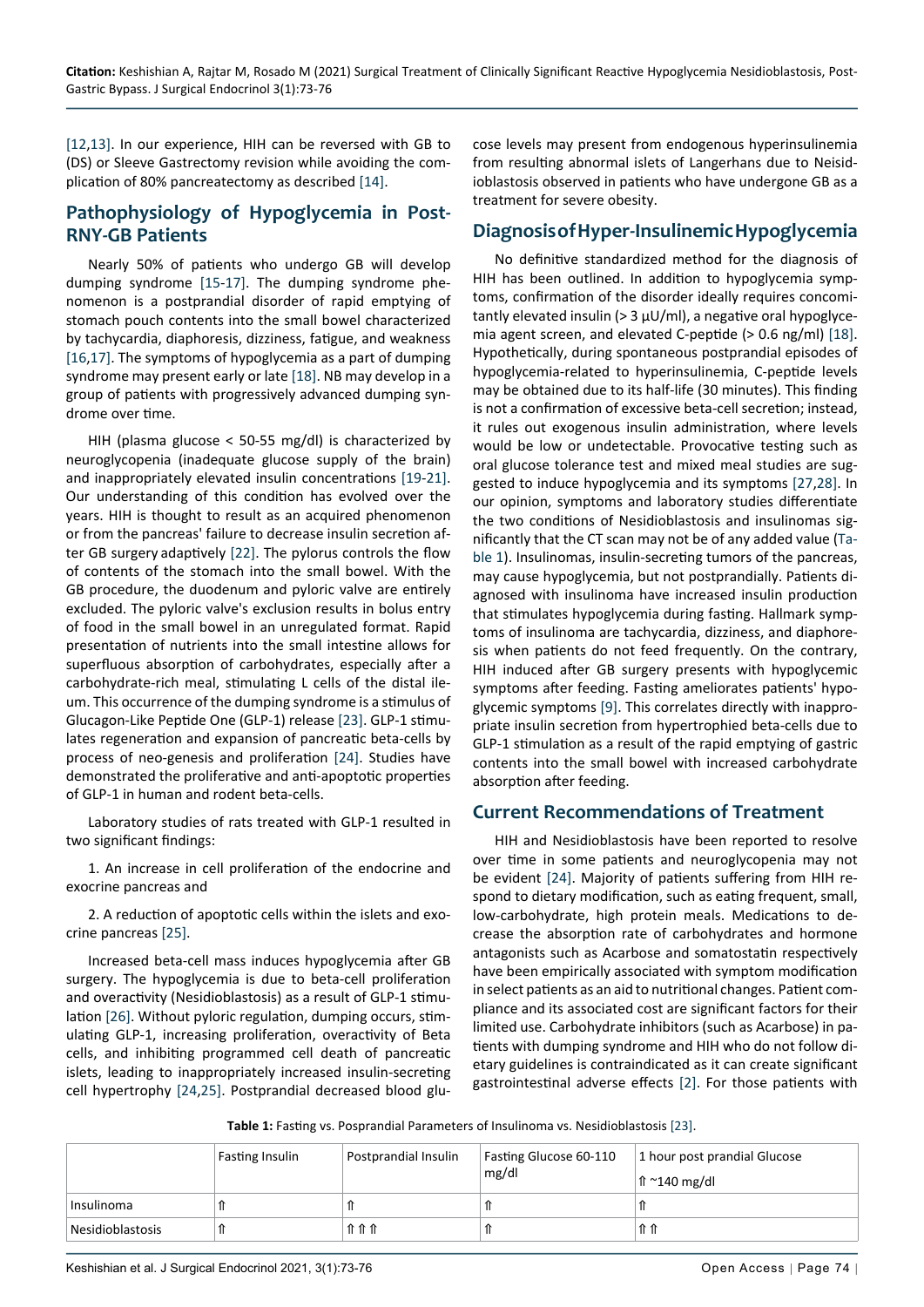HIH severe enough not-responding to nutritional intervention or medication, surgery has been advocated. The surgical procedure recommended has been 80-95% distal pancreatectomy [[2](#page-3-13)]. This procedure reduces the amount of inappropriately secreted insulin, reducing hypoglycemia episodes by removing the cells that produce and release the insulin - Beta cells. Retrospectively, near-total pancreatectomy has been shown to cause hyperglycemia as a complication [[29\]](#page-3-26). Since gastric feeding reverses the hypoglycemia after gastric bypass, a non-pancreatic etiology is possible. As an irreversible surgical operation, distal pancreatectomy, patients who are affected are no longer able to produce adequate insulin, leading to hyperglycemia and the associated complications. It has been shown that resections greater than 90% frequently result in insulin dependency and irreversible diabetes [\[14\]](#page-3-16).

## **Materials and Methods**

This is a retrospective study of prospectively gathered data. Fifteen patients presented with dumping and postprandial hypoglycemia symptoms as their primary and significant chief complaints that were affecting their quality of life. Patients were assessed and carefully considered for revision surgery. All fifteen patients underwent revision from GB to DS. The duodenal switch was performed with a length of the alimentary and common channels measured as a percentage of the small bowel's measured total length. Common and Alimentary channels were measured to 10% and 40% of the total small bowel length, respectively [[13\]](#page-3-15).

#### **Results**

A total of 15 patients were identified for this study. These include patients seen in our clinic for revision of failed GB, with a primary complaint of clinically significant dumping, hypoglycemia unresponsive to conservative treatment, including behaviors and dietary changes; the eligibility requirement was symptoms consistent with hypoglycemia following GB. Of these patients, 12 were females, and 3 were males; the mean age was 42.53 years with a standard deviation of 7.07. The mean weight and BMI at which these patients had their DS was 287.93 lbs. and 49.63 respectively; the mean weight and BMI before surgery for revision to DS was 223.13 lbs. and 37.92 respectively, and two years after DS was 158.4 lbs. and 27.52 with a mean reduction of the total weight of 64.73 lbs. and 10.4 of BMI.

Abdominal Ultrasound and CT scan or both had been used as a diagnostic study in all patients to rule out insulinoma. The weight loss peak occurred at 16 months at 115 lbs (58-173). All of these patients had reported dumping syndrome, which did not respond to conservative treatment. In all cases, their symptoms worsened over time, with significant psycho-social complications impacting the regular and routine function of their everyday life. Patients underwent physical examinations and routine laboratory tests. The patients were evaluated by a complete medical history and physical exam. Their records, which included comprehensive metabolic workup and radiologic studies, were reviewed. None of these patients presented with *fasting* hypoglycemia. All patients had normal fasting blood glucose levels with significant symptomatic postprandial hypoglycemia diagnostic of Nesidioblastosis.

There was no radiologic evidence of insulinoma. They all had imaging studies, including CT scans and US. Six of the fifteen patients (all females) had a temporary gastrostomy tube inserted to improve their nutritional status before revision the GB to the DS operation. Their symptoms were absent with the feedings via the gastrostomy tube and present with oral intake. Placing a feeding tube in the remnant stomach allowed incorporating the previously omitted pyloric valve and regulated nutrient presentation to the small intestine.

Duodenal switch procedure, as mentioned previously, returns a function of the remnant stomach, pyloric valve, and duodenum and lengthening of the alimentary limb. By reinstating pyloric valve function, control of nutritional content entering into the small intestine ameliorated dumping syndrome, HIH and NB.

Patients following DS had complete resolution of HIH symptoms that were interfering with their quality of life. At the time of following, on average three years post-op, they all continue to be free of dumping syndrome symptoms and HIH. DS has shown to carry no secondary risk of pancreatic dysfunction and production of insulin-dependent diabetes, as seen in 90% of patients who undergo pancreatectomy for treatment of the same presenting symptoms.

#### **Discussion**

Postprandial hypoglycemia, HIH, is a complication seen in a subset of patients following GB surgery. It is an insidious complication that does not present immediately after surgery but evolves in patients who have progressively worsening dumping syndrome. This is suspected to be caused by GLP-1 stimulation and beta-cell hypertrophy. These patients may present with a broad spectrum of clinical findings, commonly with neuroglycopenia, diaphoresis, significant nausea, and weakness. Our experience indicates that the revision of gastric bypass to the duodenal switch resolves the HIH condition. Restoring normal pyloric function reverses dumping syndrome complications, eliminating postprandial hypoglycemia, and resolves the symptoms of Nesidioblastosis. Unlike near-total pancreatectomy, the duodenal switch procedure does not cause insulin insufficiency and reversed 100% of our patients' symptoms.

## **Conclusion**

Continuous follow-up and observation of these fifteen patients have shown complete resolution of initial post-GB complications. Patients have reported a significant improvement in the quality of life. Risk versus benefit analysis in treating patients with reactive hypoglycemia and Nesidioblastosis with DS operation has shown more significant benefit than risk. In our opinion, the duodenal switch operation is a safer procedure to perform than a near-total pancreatectomy. It should be considered as the treatment of choice for a patient suffering the complication of reactive hypoglycemia and Nesidioblastosis following a gastric bypass operation.

## **Financial Disclosure**

None.